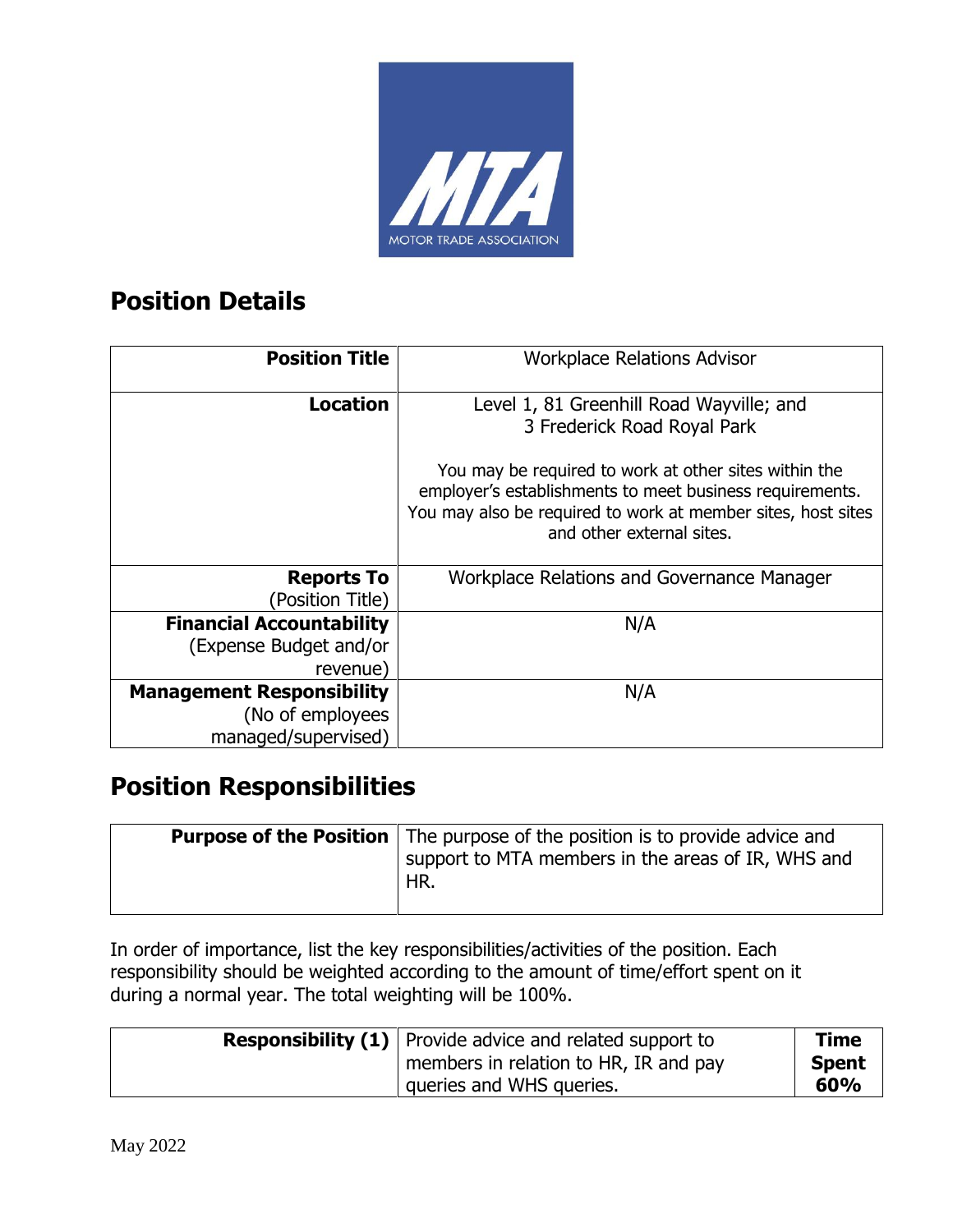| <b>Purpose of Activity</b> | Provide consistent, balanced and professional   |     |
|----------------------------|-------------------------------------------------|-----|
|                            | advice, consultation, problem solving options   |     |
|                            | and recommendations that meet relevant          |     |
|                            | legislative requirements.                       |     |
|                            |                                                 |     |
|                            | Provide members with a clear understanding      |     |
|                            |                                                 |     |
|                            | of the actions required and the related         |     |
|                            | consequences.                                   |     |
|                            |                                                 |     |
| Example                    | Advise members on pay queries when              |     |
|                            | requested via telephone or email.               |     |
|                            |                                                 |     |
|                            | Prepare and update Wage Guides.                 |     |
|                            |                                                 |     |
|                            | Conduct HR and Payroll audits for               |     |
|                            | metropolitan and regional member                |     |
|                            | businesses.                                     |     |
|                            |                                                 |     |
|                            |                                                 |     |
| <b>Responsibility (2)</b>  | Create and deliver HR/IR member training        | 10% |
|                            | and information sessions.                       |     |
|                            |                                                 |     |
|                            | Attend metropolitan and regional member         |     |
|                            | zone meetings from time to time.                |     |
|                            |                                                 |     |
| <b>Purpose of Activity</b> | Ensure members understand their work place      |     |
|                            | responsibilities.                               |     |
|                            |                                                 |     |
|                            | Assist in bridging gaps in knowledge, policies  |     |
|                            | and procedures.                                 |     |
|                            |                                                 |     |
| Example $ $                | Deliver training in payroll and managing staff. |     |
|                            |                                                 |     |
| <b>Responsibility (3)</b>  | Prepare relevant items for member               | 10% |
|                            | communications.                                 |     |
|                            |                                                 |     |
|                            | Provide written advice to members on a          |     |
|                            | range of IR and HR matters.                     |     |
|                            |                                                 |     |
|                            |                                                 |     |
|                            |                                                 |     |
| <b>Purpose of Activity</b> | Keep members appraised of any changes to        |     |
|                            | legislation and any current issues or best      |     |
|                            | practice initiatives that may impact or         |     |
|                            | improve their business.                         |     |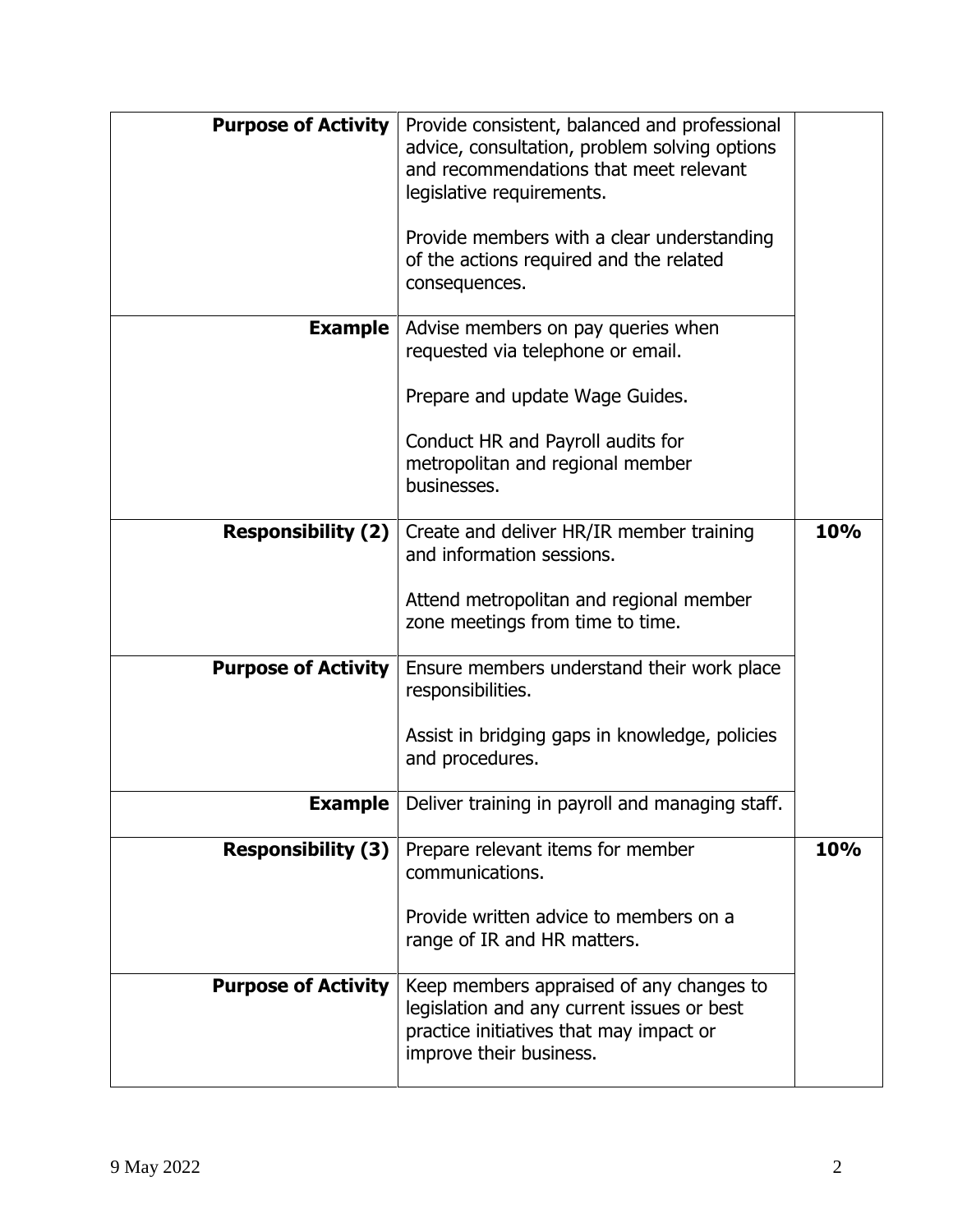|                            | <b>Total Weighting</b>                                                                       | <b>100%</b> |
|----------------------------|----------------------------------------------------------------------------------------------|-------------|
| <b>Example</b>             | Take registrations and schedule member<br>training and information sessions.                 |             |
| <b>Purpose of Activity</b> | Assist department staff with the delivery of<br>timely, effective and professional services. |             |
|                            | Coordinate member training delivery.                                                         |             |
| <b>Responsibility (5)</b>  | Provide administrative support to the<br><b>Workplace Relations Department.</b>              | <b>10%</b>  |
|                            | Promoting Training and auditing services.                                                    |             |
| Example                    | Invoicing members for lengthy IR advice.                                                     |             |
| <b>Purpose of Activity</b> | To create revenue for the MTA.                                                               |             |
| <b>Responsibility (4)</b>  | Assist in the achievement of revenue targets<br>in relation to training and auditing.        | 10%         |
|                            |                                                                                              |             |
| <b>Example</b>             | Provide updates on legislative changes<br>regarding casual employees.                        |             |

### **Compliance Responsibilities**

It is the responsibility of both the manager and incumbent(s) of the role to ensure that the following compliance requirements are met:

- **Relevant laws and regulations, Industry codes, EEO and Work Health Safety Legislation.**
- **Awards**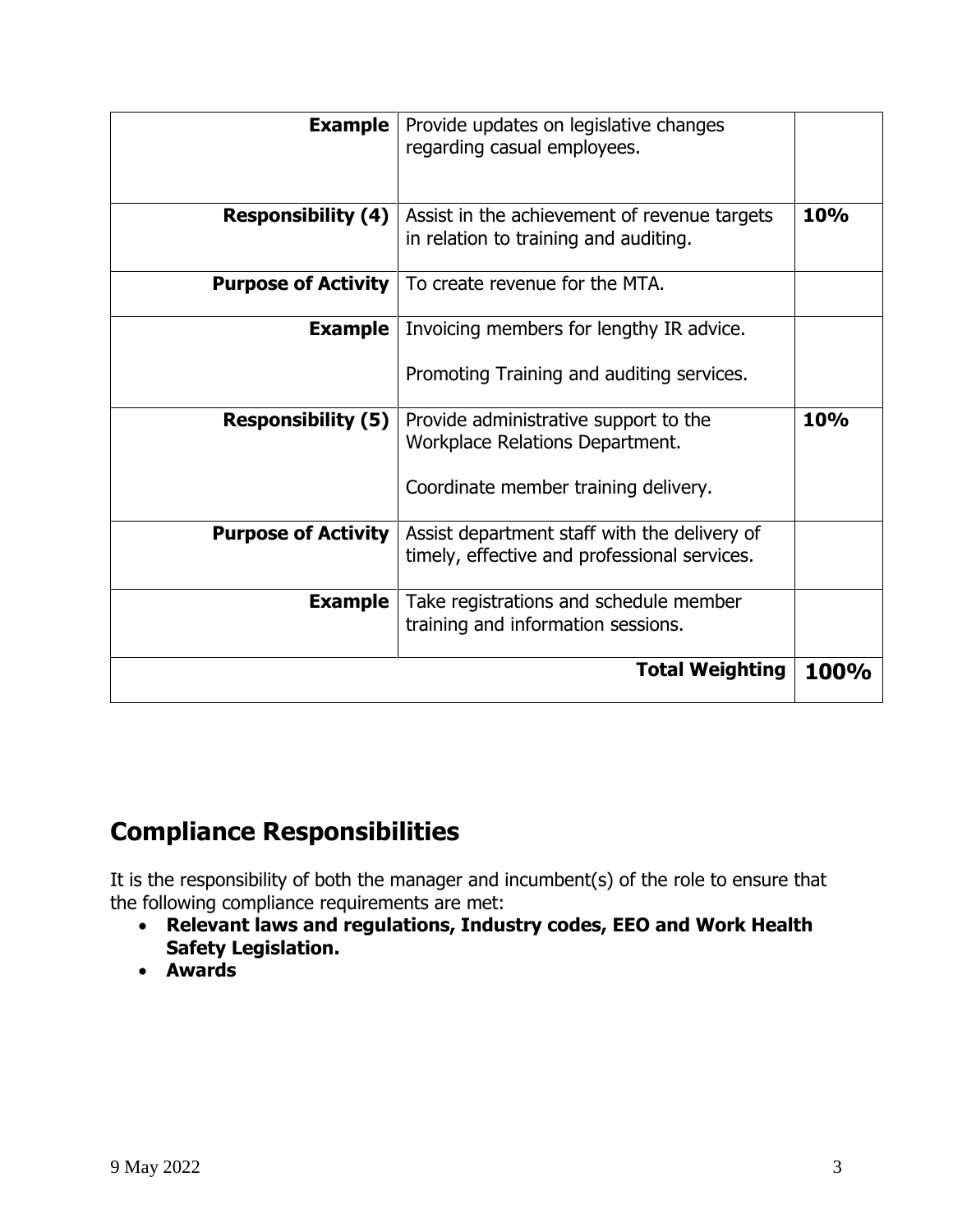## **Knowledge, Skill and Experience Requirements**

| <b>Knowledge</b><br><b>HSC</b><br>Degree/Diploma<br><b>Post-Graduate</b><br><b>Qualifications</b><br><b>Trade Certificate</b><br>$\bullet$<br><b>Industry Specific</b><br><b>Qualifications</b> | <b>Essential</b><br>Legal, Industrial<br>$\bullet$<br><b>Relations or Human</b><br>Resources qualification<br>or experience.                                                                                                                                                                                                                                                                                                                                                                  | <b>Preferred</b><br>Work Health and Safety<br>experience.<br>Dispute resolution<br>$\bullet$<br>qualification or<br>experience.<br>$Cert IV - WHS$<br>qualification or<br>experience. |
|-------------------------------------------------------------------------------------------------------------------------------------------------------------------------------------------------|-----------------------------------------------------------------------------------------------------------------------------------------------------------------------------------------------------------------------------------------------------------------------------------------------------------------------------------------------------------------------------------------------------------------------------------------------------------------------------------------------|---------------------------------------------------------------------------------------------------------------------------------------------------------------------------------------|
| <b>Skills</b><br><b>Interpersonal Skills eg.</b><br>Communication,<br><b>Negotiation, Problem</b><br>Solving, Analytical,<br><b>Customer Service, Team</b><br>work.                             | <b>Essential</b><br>Excellent verbal/written<br>$\bullet$<br>communication.<br>Excellent problem-<br>$\bullet$<br>solving skills including a<br>high level of analytical<br>ability.<br>Customer service.<br>$\bullet$<br>Time management.<br>$\bullet$<br>Attention to detail.<br>$\bullet$<br>Training delivery /<br>$\bullet$<br>presentation skills.<br>Self-motivated, showing<br>$\bullet$<br>initiative and a proactive<br>approach.<br>Innovative $-$ bring new<br>$\bullet$<br>ideas | <b>Preferred</b><br>Advocacy experience.<br>$\bullet$<br>Auditing experience<br>$\bullet$                                                                                             |
| <b>Personal alignment with</b><br><b>MTA Values</b>                                                                                                                                             | <b>Essential</b><br><b>Teamwork: Working</b><br>together, empowering and<br>supporting one another to<br>achieve our common goals<br>Achievement: We do our<br>best to exceed<br>expectations, striving for<br>innovation in our delivery of<br>relevant and valued<br>services                                                                                                                                                                                                               | <b>Preferred</b>                                                                                                                                                                      |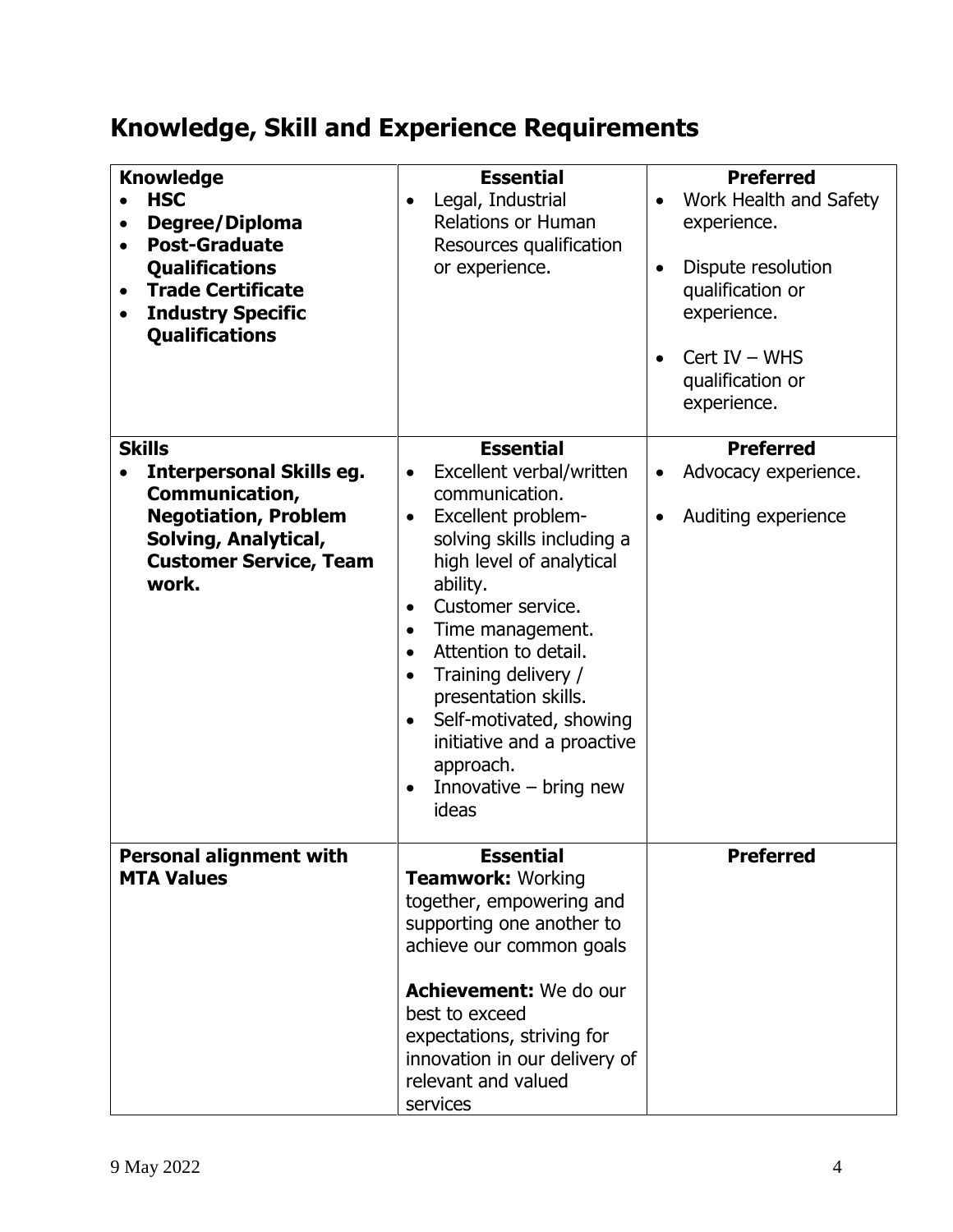|                                                                       | <b>Accountability:</b> We take<br>ownership of all that we do,<br>each taking responsibility<br>for our part in delivering<br>high quality services<br><b>Respect:</b> We understand,<br>acknowledge and<br>appreciate the needs,<br>opinions and values of<br>everyone by embracing the<br>diversity we have within our<br>organisation.<br><b>Excellence:</b> We strive to<br>do and be the best in all<br>that we do everyday. |                                        |
|-----------------------------------------------------------------------|-----------------------------------------------------------------------------------------------------------------------------------------------------------------------------------------------------------------------------------------------------------------------------------------------------------------------------------------------------------------------------------------------------------------------------------|----------------------------------------|
| <b>Computer Software</b><br>Eg. Microsoft suite,<br>Project, Finance. | <b>Essential</b><br>Microsoft experience                                                                                                                                                                                                                                                                                                                                                                                          | <b>Preferred</b>                       |
| <b>Technical Skills</b><br><b>Licences</b>                            | <b>Essential</b><br><b>Drivers Licence</b>                                                                                                                                                                                                                                                                                                                                                                                        | <b>Preferred</b>                       |
| <b>Experience</b><br>Industry and/or field<br>experience.             | <b>Essential</b><br>Appropriate academic<br>qualifications and/or<br>demonstrable experience.                                                                                                                                                                                                                                                                                                                                     | <b>Preferred</b><br>As outlined above. |

## **Frequent Contacts**

| <b>Internal Contacts</b> | <b>Organisational Managers</b><br><b>Organisational Employees</b>                                                         |
|--------------------------|---------------------------------------------------------------------------------------------------------------------------|
| <b>External Contacts</b> | <b>Members</b><br><b>Suppliers</b><br><b>Government Bodies</b><br><b>Industry Groups</b><br>Legal Firms/Lawyers<br>Unions |